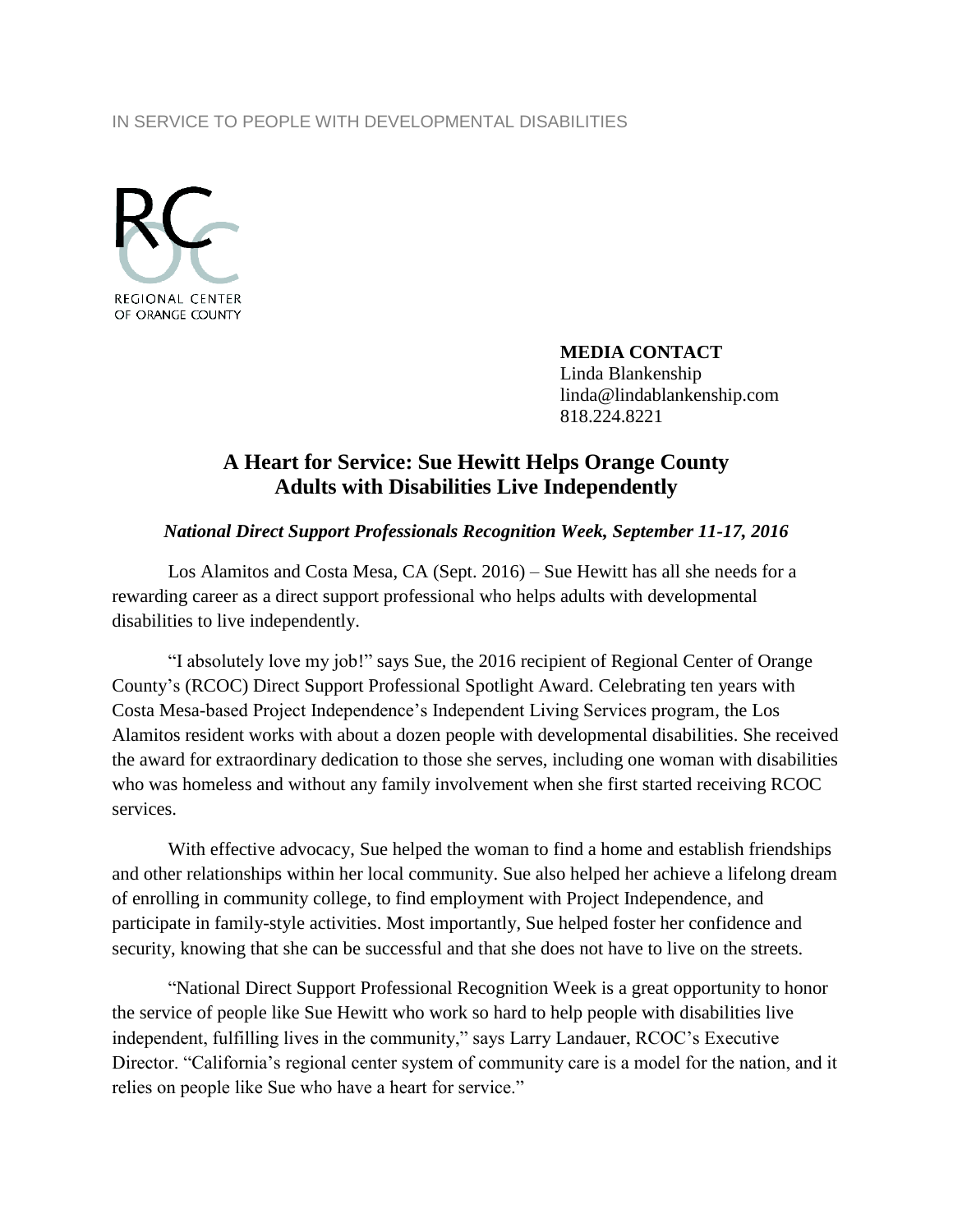### *A Professional with a Heart for Service*

Hewitt credits being the mother of six children (as well as grandmother of 12 and greatgrandmother of five) for equipping her with the skills to succeed in this job, and believes it was a role she was meant to have: she tells the story of opening the newspaper one day and seeing an ad for a job coach position. That same day, she heard TV's "Judge Judy" commending one of her show guests as a job coach, noting it as admirable work. Soon thereafter, she joined the team at Project Independence, a leading provider of independent and supporting living, supported employment, and other services – most of which are funded by Regional Center of Orange County.

A decade later, she still works with eight of the same people with disabilities, two of whom are married, in a variety of independent living skills, including grocery shopping, laundry, housekeeping, dealing with medical and financial issues, dealing with friends, living in a community, and stress management. Having worked with people ranging in age from 30 to 75, Sue has a philosophy and approach that works: "I just respect them as I would respect myself," she says.

She focuses on listening and encouraging those she serves to express their feelings and views. Fostering that dynamic, Sue knows the moments when they are open to hearing new approaches to solving day-to-day challenges and becoming more independent.

"I don't expect them to always adhere to what I say," she adds. "Part of being independent is making choices and experiencing consequences."

Debra Marstellar, President and Chief Executive of Project Independence, appreciates the attention that Direct Support Professional Recognition Week brings to those who work for her agency and the 1,600 or so other service providers that receive funding from RCOC: "Like teachers and nurses, our people do incredibly rewarding and important work that merits our respect and this week gives them some well-deserved recognition."



*Sue Hewitt*